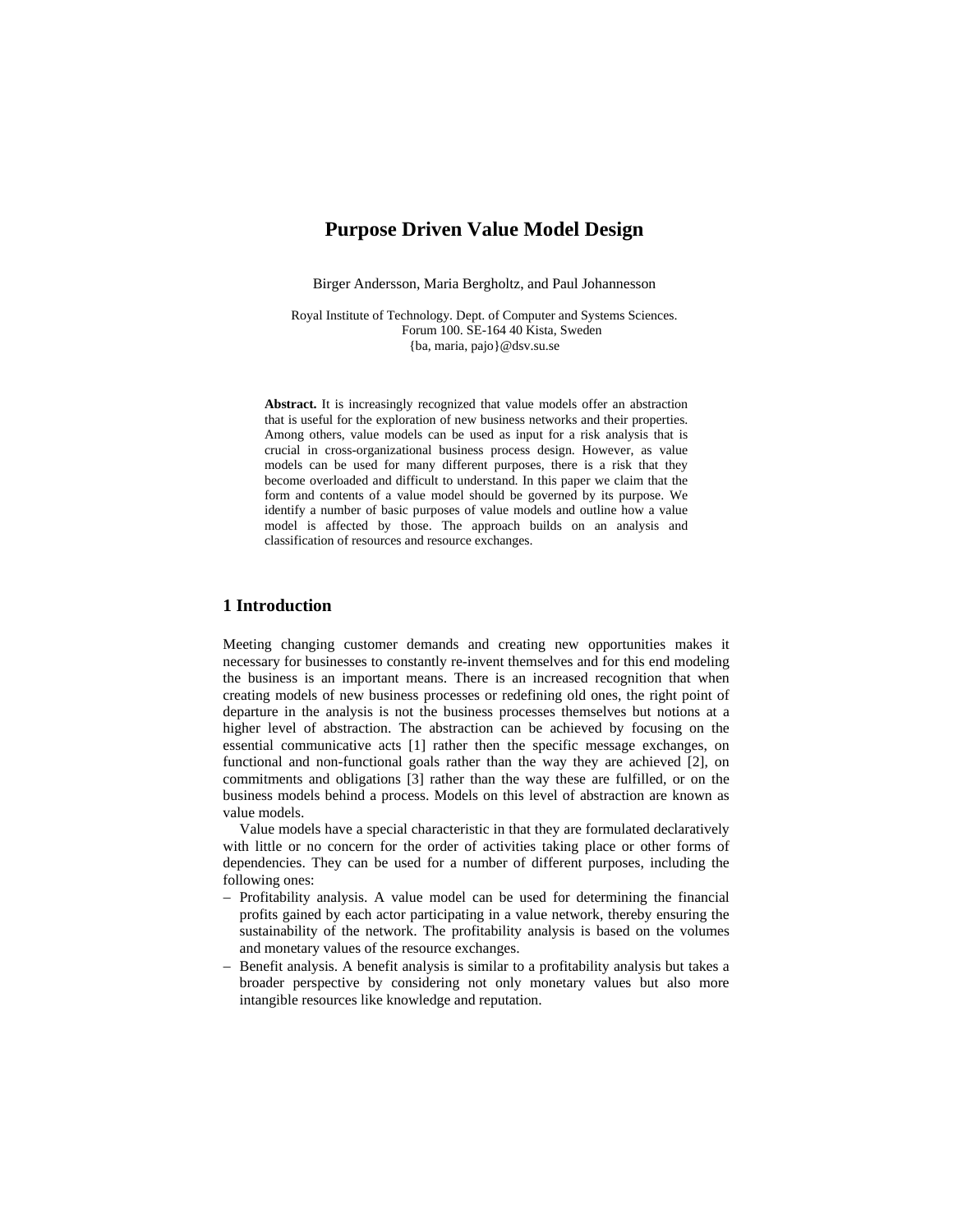- $-$  Business process design. A value model can be a starting point for designing business processes. The resource exchanges of the value model will form a basis for identifying the business processes required for realising the value network.
- Marketing analysis and design. A value model can be used for representing and reasoning about the customer needs and wants that are addressed by the resource exchanges of the value network.

As value models can be used for many different purposes, there is a risk that they will become overloaded and difficult to understand. Therefore, we suggest that when designing a value model, its goal or purpose should be explicitly stated and used for guiding the design choices made. In particular, the kinds of resources included in the value model will depend on the purpose of the model and one main objective is to propose a classification scheme for resources and relate that to modeling purposes. In this paper we look at value models and value modeling practice through an investigation of one particular kind of value model – the e3value [4]. This investigation will make it evident that having resource exchanges of several different kinds in an e3value model makes it less clear than focusing on one or a few kinds.

The paper is structured as follows. In Section 2, we describe a number of approaches to value modeling. In Section 3, we introduce a motivating example that illustrates the problems with overloaded value models. In Section 4, we propose a classification of different kinds of resources and resource exchanges relevant for value models with different purposes. We also suggest some guidelines for the design of value models taking their purposes into account. In Section 5, we continue with remake of the running case. Finally, in Section 6 we conclude with a general discussion and suggestions for further work.

## **2 Value Models**

There exist a number of approaches, languages, and ontologies for business modeling in literature, e.g.,  $[1]$ ,  $[3]$ ,  $[4]$  and  $[5]$ . In  $[6]$  the e3value  $[4]$  and the REA ontologies [3] were compared (together with a third business ontology – the BMO [7]) in order to establish a common reference business ontology. One result of that comparison was a set of mappings between e3value and REA indicating strong similarities between the concepts of the two. Both REA and e3value were originally designed for capturing tangible exchanges of economic resources between actors. Verna Allee [8] transcends or complements this view by also proposing to include intangible exchanges as well. Examples of resources transfered through intangible exchanges are knowledge or status.

The Resource-Event-Agent (REA) ontology was formulated originally in [3] and has been developed further, e.g. in [9] and [10]. Its conceptual origins can be traced back to traditional business accounting. REA was originally intended as a basis for accounting information systems and focused on representing increases and decreases of value in an organization. REA has been extended to form a foundation for enterprise information systems architectures [11], and it has also been applied to ecommerce frameworks [10].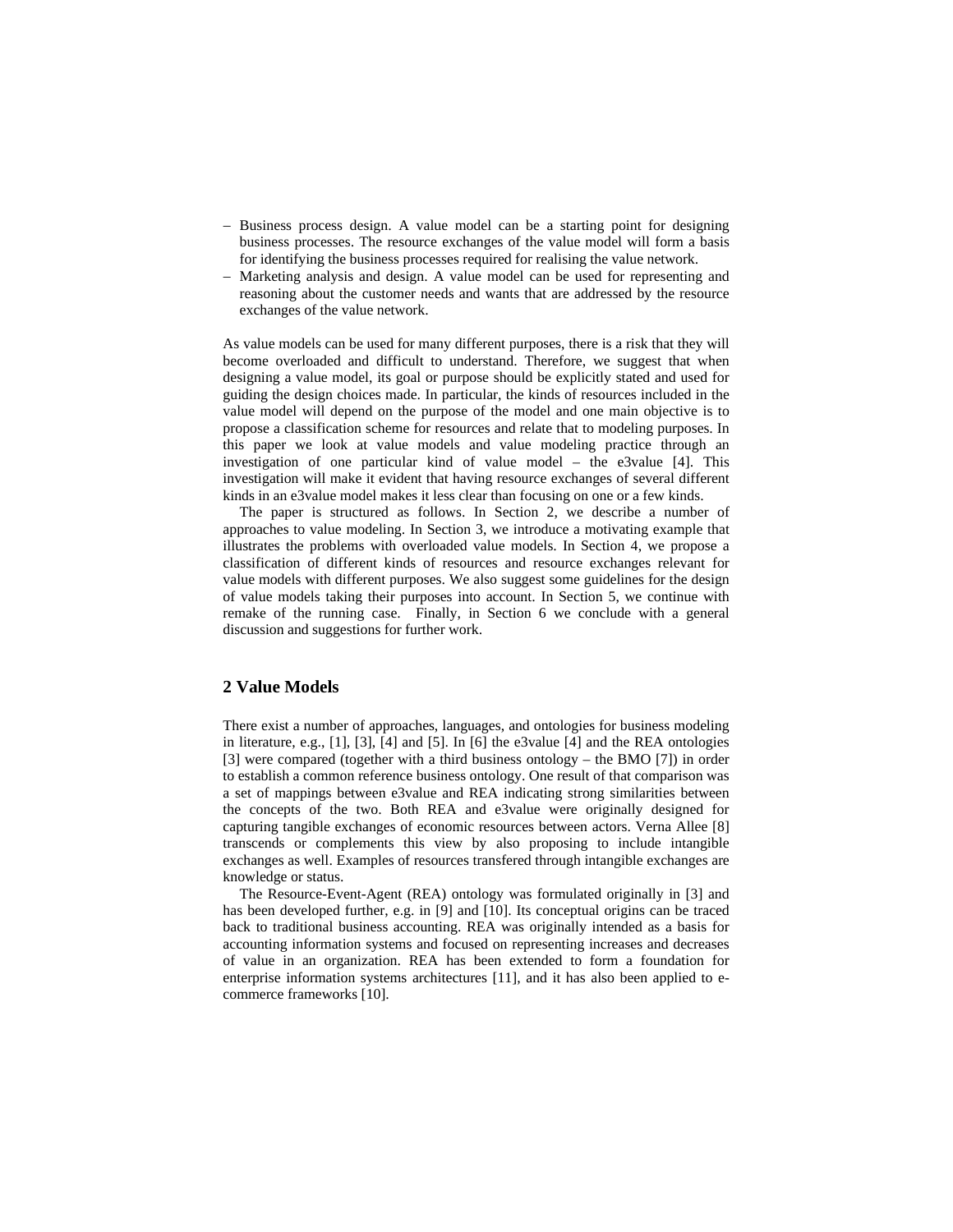The core concepts in the REA ontology are Resource, Event, and Agent. The intuition behind the ontology is that every business transaction can be described as an event where two agents exchange resources. To acquire a resource an agent has to give up some other resource. For example, in a goods purchase a buying agent has to give up money in order to receive some goods. The amount of money available to the agent is decreased, while the amount of goods is increased. Conceptually, two events are taking place: one where the amount of money is decreased and another where the amount of goods is increased. This combination of events is called a duality and is an expression of economic reciprocity – an event increasing some resource is always accompanied by an event decreasing another resource. A corresponding change of availability of resources takes place at the seller's side. Here the amount of money is increased while the amount of goods is decreased. There are two types of events: exchanges and conversions [11]. An exchange occurs when an agent receives economic resources from another agent and gives resources back to that agent. A conversion occurs when an actor consumes resources to produce other resources. Events often occur as consequences of existing obligations of an actor; in other words, events fulfill the commitments of agents.

The e3value value ontology [4] aims at identifying exchanges of resources between actors in a business case and it also supports profitability analyses of business cases. The ontology was designed to contain a minimal set of concepts and relations to make it easy to grasp for its intended users. e3value includes a graphical notation for business models. The basic concepts in e3value are actors, resources, value ports, value interfaces, value activities and value transfers (see Fig. 1).



Fig. 1. Basic e3value constructs

An actor is an economically independent entity. An actor is often, but not necessarily, a legal entity, such as an enterprise or end-consumer or even a software agent. A set of actors can be grouped into a market segment. A resource (also called value object) is something that is of economic value for at least one actor, e.g., a car, Internet access, or a stream of music. A value port is used by an actor to provide or receive resources to or from other actors. A value port has a direction: in (e.g., receive goods) or out (e.g., make a payment), indicating whether a resource flows in to or out from the actor. A value interface consists of in and out ports that belong to the same actor. Value interfaces are used to model economic reciprocity and bundling. A value exchange represents one or more potential trades of resources between these value ports. A value activity is an operation that can be carried out in an economically profitable way for at least one actor.

Both the e3value and the REA ontologies include concepts on the operational level as well as the knowledge level [12], where the operational level models concrete, tangible individuals in a domain, while the knowledge level models information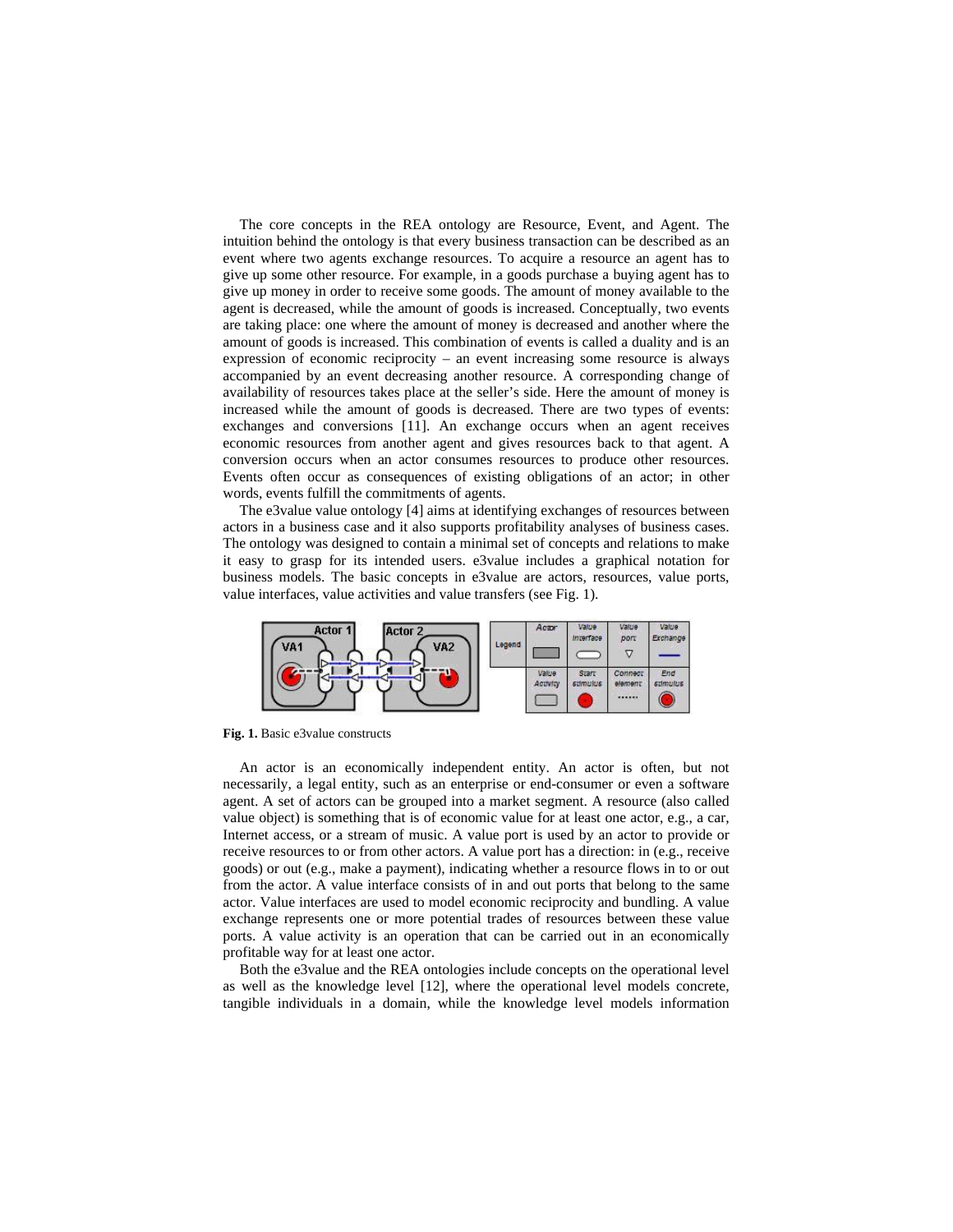structures that characterize categories of individuals at the operational level. In REA almost all classes on the operational level have a corresponding class on the knowledge level, which is generally not the case for e3value. The REA ontology distinguishes between event type (abstract transfer of categories of resources) and event (actual transfer of tangible concrete resources), both of which correspond to e3value's value transfer. The economic reciprocity between two REA events is modeled through the duality relationship, while the same reciprocity between value transfers in e3value is accomplished by bundling the value transfers through value interfaces.

The distinction between tangible and intangible exchanges of resources has been investigated by Verna Allee. Tangible exchanges are established and explicitly regulated in contracts. They correspond to exchanges of economic resources in the REA ontology and e3value. Intangible exchanges are established informally and their terms are not present in contracts. As stated in [8], "Intangible knowledge and information exchanges flow around and support the core product and service value chain, but are not contractual. Intangibles include those "little extras" people do that help keep things running smoothly and build relationships. These include exchanges of strategic information, planning knowledge, process knowledge, technical knowhow, collaborative design work, joint planning activities, and policy development." There is no formal correspondence between an intangible exchange and any concept in REA or e3value.

# **3 A Motivating Example**

For illustrative purposes and as a running example we introduce a fictive but realistic business scenario from the health care domain, including actors such as hospitals, patients, and medical equipment providers. It is constructed to highlight some problems related to exchanges of resources that a business analyst or modeler often encounter. In this section we make an initial model which is further refined in the fifth section.

#### **Scenario description**

The Hospital purchases medical equipment from the Medical equipment providers by placing Orders and paying Cash. Furthermore, the Hospital acquires Product knowledge through their interactions with the Medical equipment providers.

The Sales agents assist the Medical equipment providers to acquire new customers, i.e. they market the products of the Medical equipment providers, negotiate with potential customers and deliver valid Customer orders to the providers. Through participating in this interaction, the Sales agents will get Product knowledge from the providers, while the latter will get Market knowledge from the Sales agents.

The Patients receive Health care services from the Hospitals such as examinations and treatments. These services will improve the Health state of Patients but also their Knowledge about their health conditions as well as their Feeling of safety. The Hospitals will get Cash from the Patients but also improved Medical knowledge by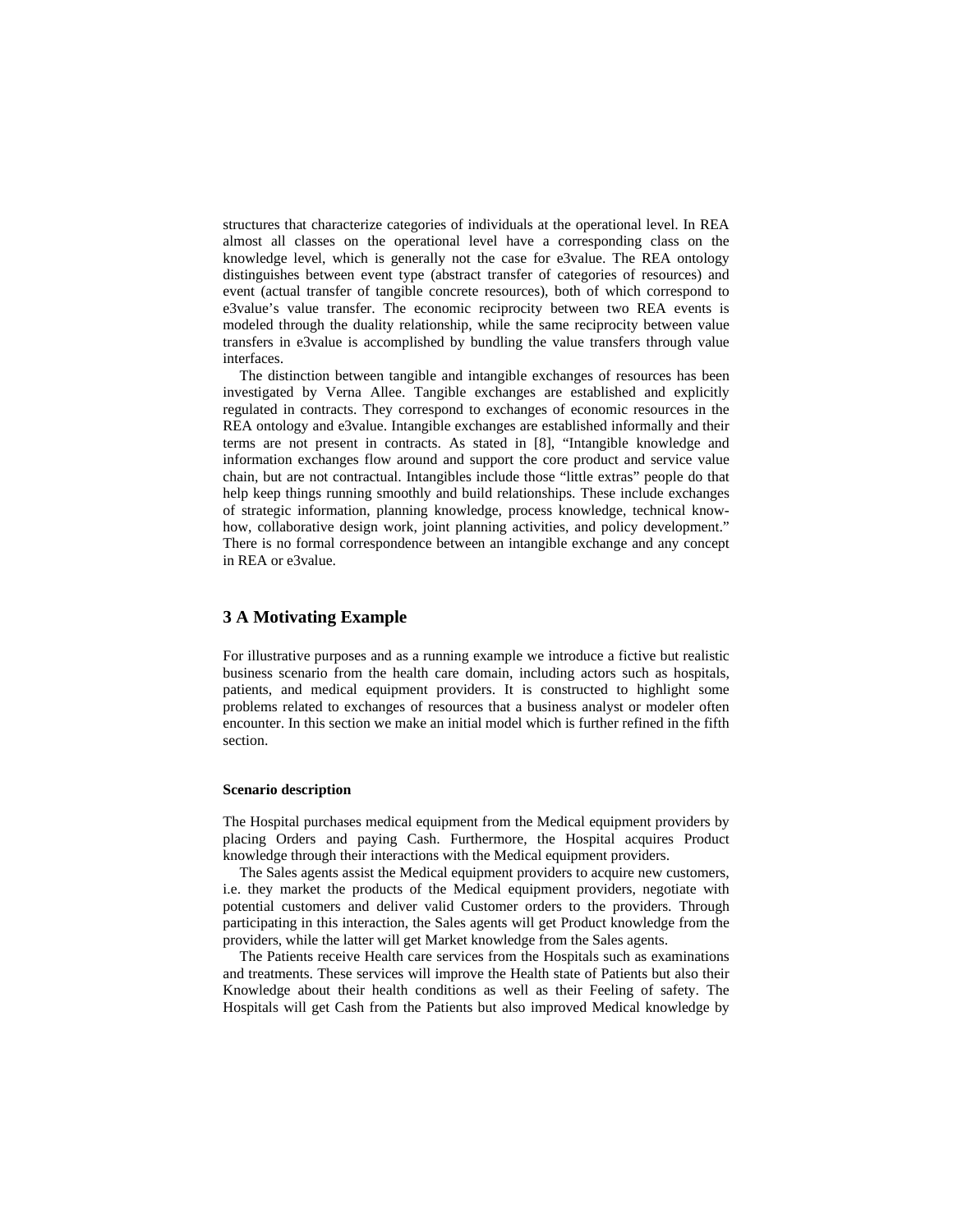examining and treating complex cases. The Government collects tax from citizens in order to provide health care for all.

The Hospitals also interact with the Government providing Health care services and receiving Cash in return. Furthermore, the Government gives the Hospitals access to the market by providing Authorization. The Hospitals may participate in Professional communities with which they exchange Knowledge. A Professional community will also get the Attention of the Hospital. Through its participation the Hospital will earn Status.



**Fig. 2.** Initial value model of the Care Taking Scenario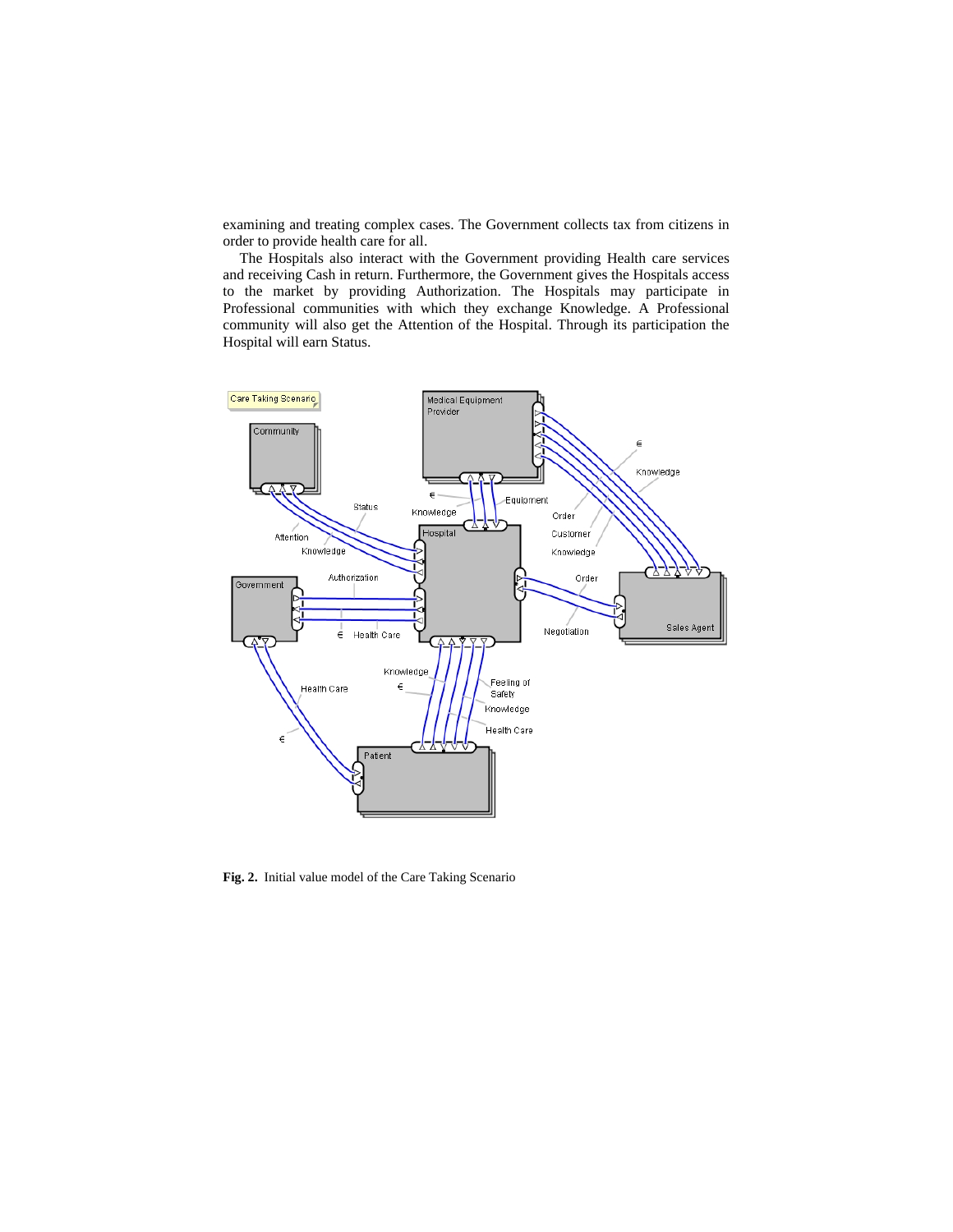### **Analysis**

The value model in figure 2 is produced from the case description. It is a value model built using the typical modeling heuristics (1) who are the actors? (2) what is each actor offering and to whom? (3) what will the actors get in return? As seen, the resources (value objects) included in this example model are highly heterogeneous, and it can even be questioned whether all of them should be viewed as resources. The following observations can be made:

- *Orders.* Orders are quite different from resources like goods, as they express commitments to deliver other resources. It can be questioned whether they should be classified as resources, since they are not valuable by themselves but only through their relationships to other resources. It can be argued that an order should not be considered a resource as it is a commitment (a promise) to exchange something with someone, but, on the other hand, promises of deliveries can be bought and sold for instance at futures exchanges. In any case, an order as discussed here should not be confused with an order placement which is an event.
- *Feeling of safety*. Feeling of safety, although being of value is something that cannot be transferred from one actor to another. Instead it is inherent to a single actor. Therefore, it might not be appropriate to view it as a resource of a value transfer.
- *Knowledge.* The comments for Feeling of safety also apply to Knowledge (including Market Knowledge and Product Knowledge).
- *Status.* Similarly to Feeling of safety and Knowledge, Status cannot be transferred from one actor to another. However, a difference is that status is not inherent to a single actor but rather expresses a relationship between one actor and a number of other actors.
- *Attention.* Attention can be viewed as an economic resource, as it is something provided by one actor to another. Sometimes it is paid for or sold to third parties.

Another issue is what is meant by the value transfers of the model. Most of the transfers mean that some right on a resource is transferred from one actor to another, in accordance with [11][13]. However, some of the transfers cannot be interpreted in this way:

 Customer orders from Sales agent to Medical equipment providers. In this case, the Sales agent has never had any rights on the Customer orders, so he is not able to transfer any right on them. The role of the Sales agent is only to be a matchmaker, enabling the Medical equipment providers and the Hospital to discover each other and establish a relationship in the form of an order. In other words, the Sales agent, as modeled in figure 2, provides a negotiation service on behalf of one of the parties and also delivers information about the outcome. However, the orderpayment commitments are parts of a bilateral relation between the Medical equipment providers and the Hospital.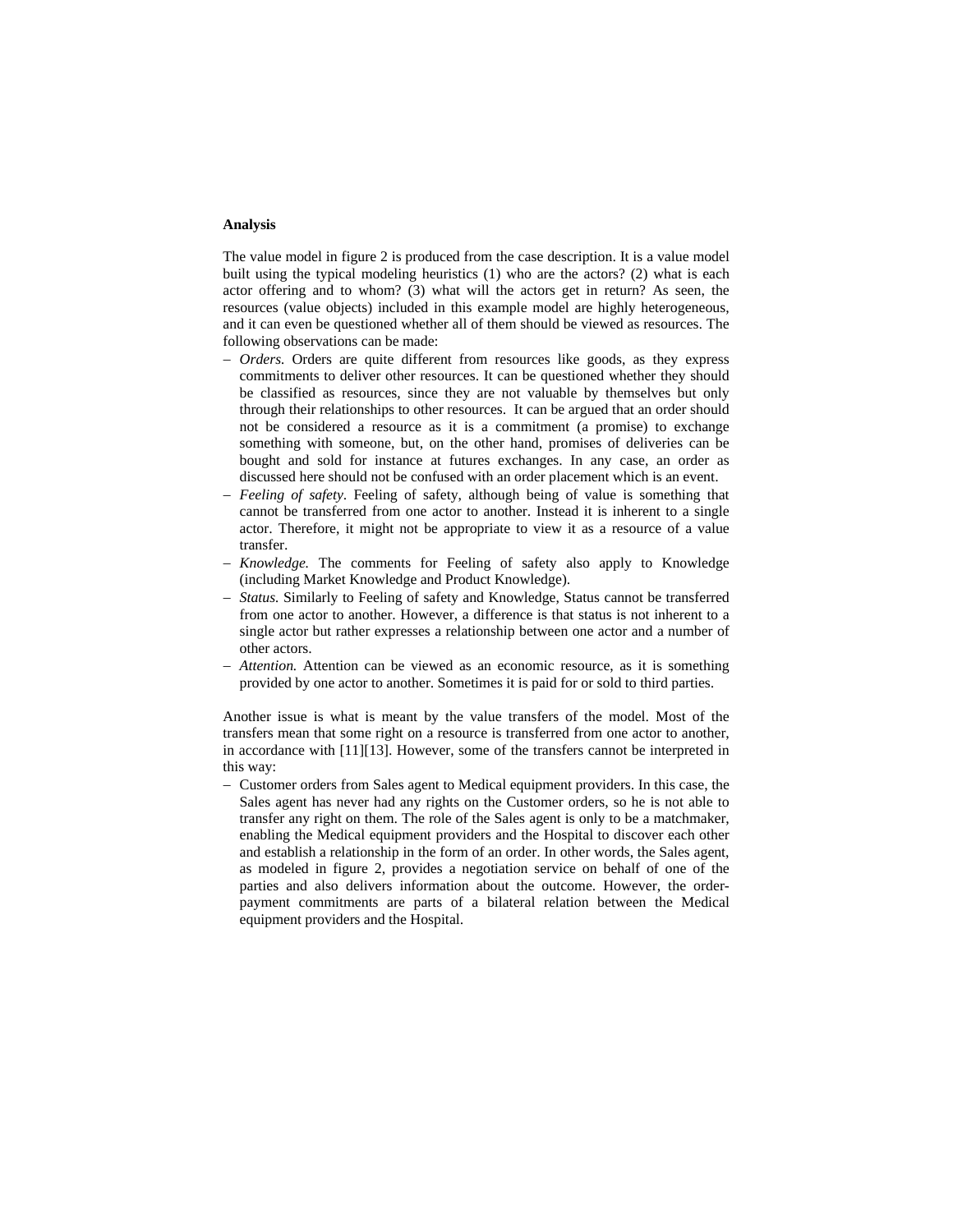# **4 Classifications of Resources and Exchanges**

In this section, we introduce a simple classification of resources into three categories: economic resources, internal resources, and shared resources. The classification is based on the degree to which a resource is tied to an actor. While an internal resource is existence dependent on an actor, an economic resource is controlled by an actor but can be transferred to another, and a joint resource is not under the control of any single actor. Furthermore, we distinguish between three kinds of exchanges: formal exchanges, informal exchanges, and emergent exchanges. These are based on the degree of formality and intentionality of the exchanges. Formal exchanges are based on contracts, informal exchanges are performed outside contracts, while emergent exchanges occur as a result of participating in a network.

#### **Resources**

*Economic resources.* An economic resource is a resource that can be under the control of a single actor, in the sense that the actor may have transferable legal rights on the resource. These rights may then be transferred from one agent to another, e.g. the ownership right on a book may be transferred from a bookseller to a customer. Some typical examples of economic resources are cars, computers, paintings, music, theater performances, air travels, and stamps. Actors may have legal rights on each of these resources and these rights can be transferred to other actors. A first attempt to classify economic resources is the following:

- Goods, which are physical objects, like buildings, petroleum, cars, refrigerators, and cell phones.
- Information, which is data in a certain context, like blueprints, musical scores, poems, and customer databases. What is transfered is usually a physical representation plus (most importantly) certain usage rights on the information.
- Labour, which is physical or intellectual work done by people.
- Services, which are economic resources that encapsulate other resources and are used to increase the value of some other resource.
- Funds, which are media for exchange. Funds include money, vouchers, and marketable securities. A voucher is a certificate that can be exchanged for another specific economic resource, e.g. a good or a service. Usually, a voucher can be exchanged only at some pre-specified actor(s). Money can be viewed as the most general form of voucher without restrictions on economic resources and actors.

*Internal resources.* An internal resource is a resource that is internal to an actor in the sense that the actor can use the resource but is unable to transfer any rights on it. Examples of internal resources are:

- Knowledge. At first sight, it might seem that knowledge is possible to transfer from one actor to another. However, this cannot be done directly, but only through an intermediary economic resource, e.g. a book (goods) or a lecture (service).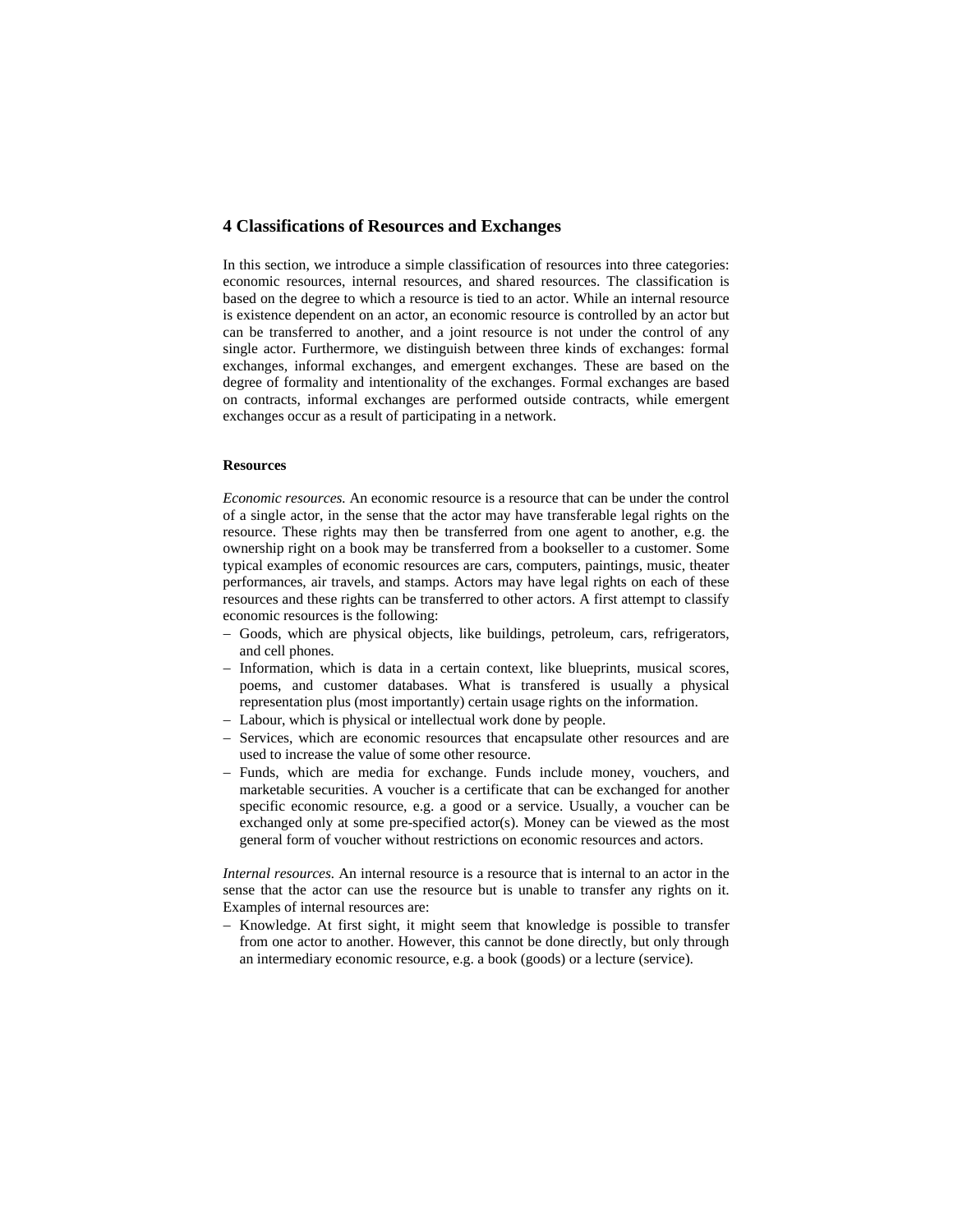- Processes, practices, and procedures. The ways of working of an organisation are important resources, but they are typically so closely tied to the organisation that they cannot be traded.
- Experiences. Experiences of an individual can be viewed as resources, but they are not economic resources, as they cannot be transferred from one actor to another.

*Joint resources*. A joint resource is a resource on which rights cannot be transferred and that cannot be controlled by a single actor but only by multiple actors. Examples of joint resources are:

- Relationships. Relationships are important resources, but they are not under the control of a single actor and are, therefore, not economic resources. For example, an actor cannot transfer his web-of-contacts to another actor but he can provide access to it. He doesn't own his network but is a part of it.
- Organisations. Some organisations, such as companies are economic resources that can be bought and sold. However, many other organisations, e.g. churches and unions, cannot be traded.
- Networks and societies. On a larger scale, networks of actors and societies can also be viewed as resources, but they are not economic resources as they cannot be controlled by any individual actor.

Analysing the resources occurring in the running case, we note that most of the resources are economic resources, except for the following:

- Customer orders. An order is a contract between partners, i.e. a kind of relationship, a joint resource.
- Status. A joint resource. The status of a hospital relative other hospitals is increased as it participate in a high status care taking Community. One must also assume that the status of the community relative other communities is increased if a participating hospital has high status. The high status emerges from the two actors' relation.
- Feeling of safety, knowledge, health status. These are internal resources.

#### **Exchanges**

*Formal exchanges.* Formal exchanges are contractual transactions including goods, services, contracts, invoices, requests for proposals, confirmations, and payments (similar to tangible exchanges in [8]). Any economic resource, including information, can be the object of a formal exchange.

*Informal exchanges.* Informal exchanges are carried out in relationship to formal exchanges but not regulated by contracts. Examples are extra services such as deliveries in advance or exchange of strategic information. Those are intangible exchanges in Allee's terms [8].

*Emergent exchanges.* Emergent exchanges are not carried out explicitly or intentionally by an actor. Instead, an emergent exchange occurs as a result of other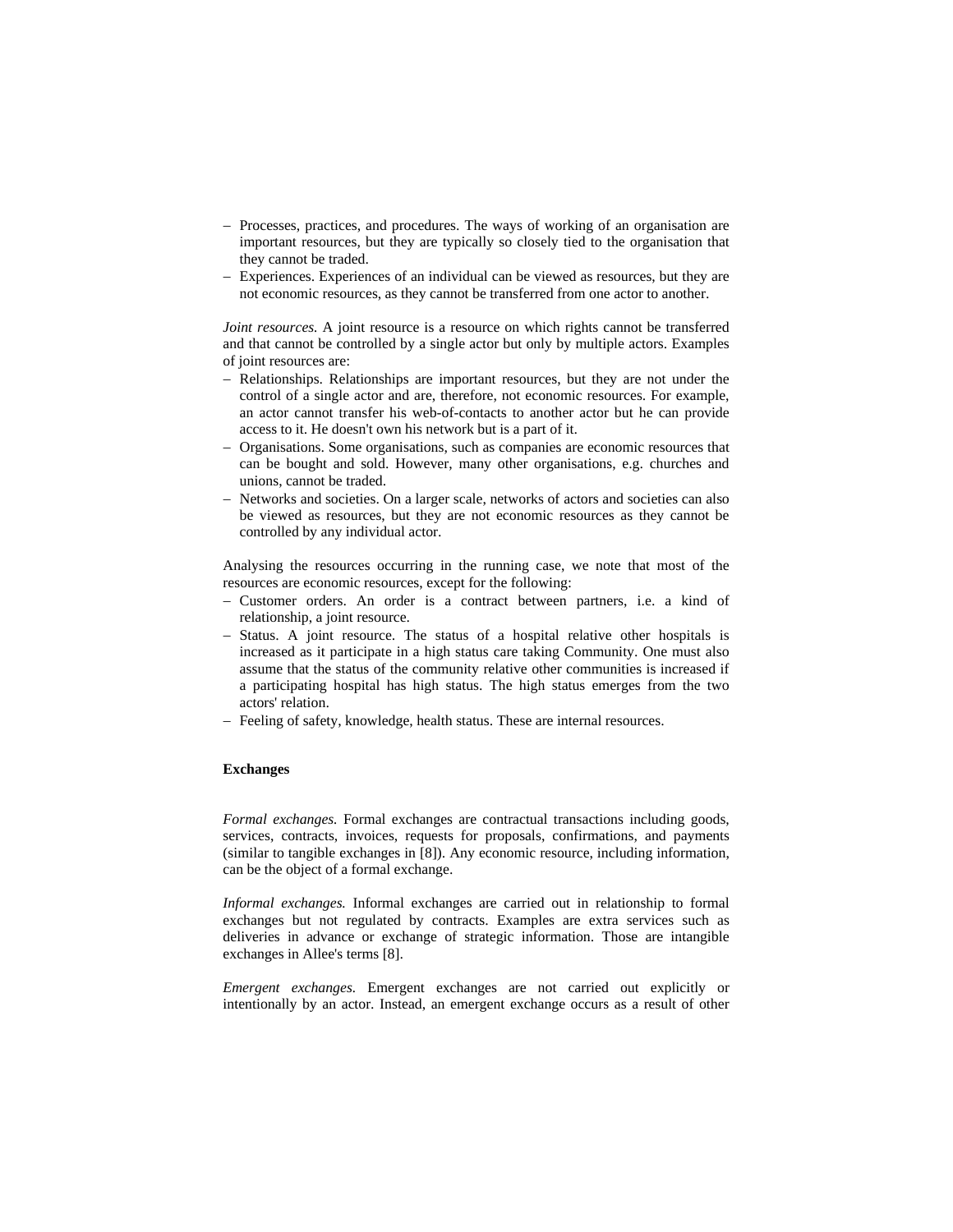exchanges, i.e. an emergent exchange is the result of interactions in a value network. For example, by participating in a network, an actor will automatically gain knowledge about products and markets, and these are viewed as emergent exchanges.

Summarising, an actor can benefit from participating in a value network in three ways: by getting resources from other actors through formal exchanges, by getting resources from others in informal ways, or by getting resources as a result of interactions in the network. Table 1 puts the analysis in a concise format.

**Table 1**. Types of resources and quality of resource exchanges

|                 |          | <b>Quality of Exchange</b> |                   |                   |
|-----------------|----------|----------------------------|-------------------|-------------------|
|                 |          | Formal                     | Informal          | Emergent          |
|                 | Economic | Exchanges of               | Exchanges of      | N/A               |
|                 |          | economic                   | economic          |                   |
|                 |          | resources                  | resources outside |                   |
|                 |          | according to               | contracts         |                   |
|                 |          | contracts                  | - Extra services, |                   |
|                 |          | - Goods                    | bonus deliveries  |                   |
|                 |          | deliveries,                |                   |                   |
|                 |          | payments                   |                   |                   |
| <b>Resource</b> | Internal | Internal                   | Internal          | Knowledge and     |
|                 |          | resources                  | resources gained  | experience from   |
|                 |          | gained by using            | by using          | interactions      |
|                 |          | resources                  | resources         | - Market          |
|                 |          | obtained in                | obtained in       | knowledge,        |
|                 |          | formal                     | informal          | product           |
|                 |          | exchanges                  | exchanges         | knowledge         |
|                 |          | - Knowledge,               | - Knowledge,      |                   |
|                 |          | feeling of                 | feeling of safety |                   |
|                 |          | safety                     |                   |                   |
|                 | Joint    | Establishing               | Establishing and  | Establishing and  |
|                 |          | and upholding              | upholding         | upholding         |
|                 |          | formal                     | informal          | informal          |
|                 |          | relationships              | relationships     | relationships     |
|                 |          | - Order creation           | - Goodwill        | - Status creation |
|                 |          |                            | creation          |                   |

#### **Guidelines for a Purpose Based Value Model Design**

Table 1 can be used for deciding what aspects to focus on when designing a value model for a specific purpose. We give four examples:

*Profitability Analysis*. A profitability analysis is based on the volumes and monetary values of resource exchanges in a value network. Its purpose is to check that the value network is sustainable in the sense that all participants make a financial profit. For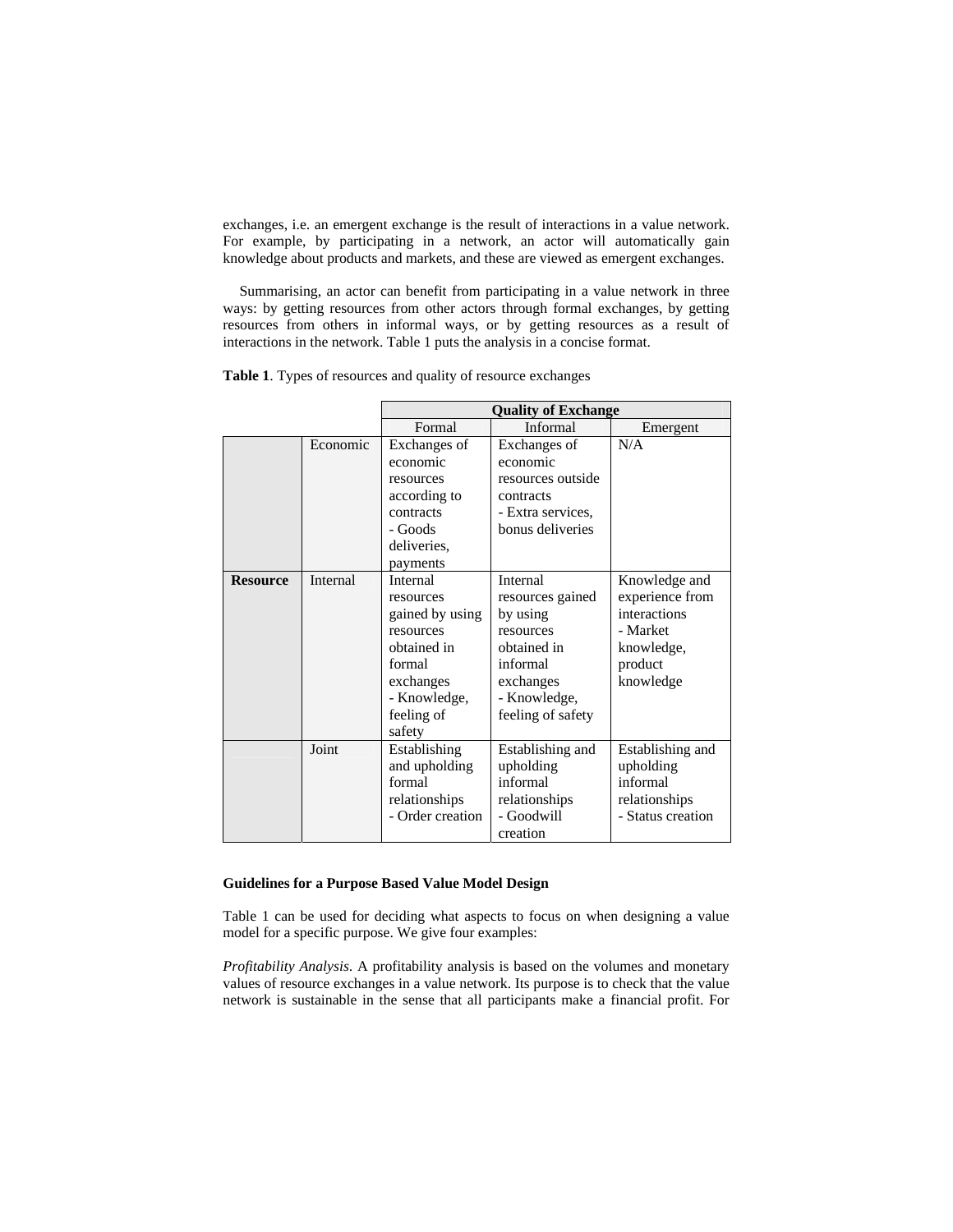this purpose, a value model should focus on economic resources in formal exchanges. The financial profits are directly dependent only on economic exchanges though other kinds of resources indirectly may influence the profit. Furthermore, a financial analysis can only take into account formal exchanges as other kinds of exchanges are difficult to valuate in monetary terms.

*Benefit Analysis*. A benefit analysis is wider than a profitability analysis as it also addresses other kinds of resources than economic ones. Thus, economic as well as internal and joint resources are of interest in a benefit analysis. Potentially, also all kinds of exchanges are of interest. In most cases, formal and informal exchanges are the most important ones, but if an actor enters a new value network or works in an industry that is highly volatile, emergent exchanges may also be highly important, as these provide opportunities for learning about the industry and its development.

*Marketing Analysis and Design.* A marketing analysis and design that focuses on consumers could potentially include all kinds of resources and exchanges. However, from a consumer point of view, internal resources are the most important, as these are directly related to the needs and wants of a consumer, while economic resources only are used as means for producing the internal resources. Therefore, a value model for marketing analysis and design should highlight internal resources.

*Process Design.* For process design, formal exchanges constitute a starting point for identifying the activities needed to realise the interactions of a value network. While the activities for formal exchanges can naturally be structured in processes, this is by definition not possible for informal exchanges. Emergent exchanges do not affect processes as they occur as a result of other exchanges. Thus, a value model for process design should focus on formal exchanges. It should be noted that such a value model is not sufficient for designing processes, since many aspects not present in a value model need to be taken into account, such as logistics and risk management.

*Business model development.* Business model development is a comprehensive activity that includes profitability analysis, benefit analysis and marketing analysis. In addition, it may also want to capitalize on the competitive capabilities of each actor, as represented by internal knowledge resources.

### **5 A Remake of the Health Care Scenario**

Figure 3 show a remake of the running case taking into consideration the analysis of resources and exchanges from the previous section. Due to space limitations, we have here opted to keep as many of the constructs from the model of figure 2 as we could. The alternative was to make several models each according to one modeling purpose, e.g., profitability analysis or process design. We use the following notational conventions in the model:

- Economic resources are shown as full lines as usual.
- Internal resources are shown as dash-dotted lines.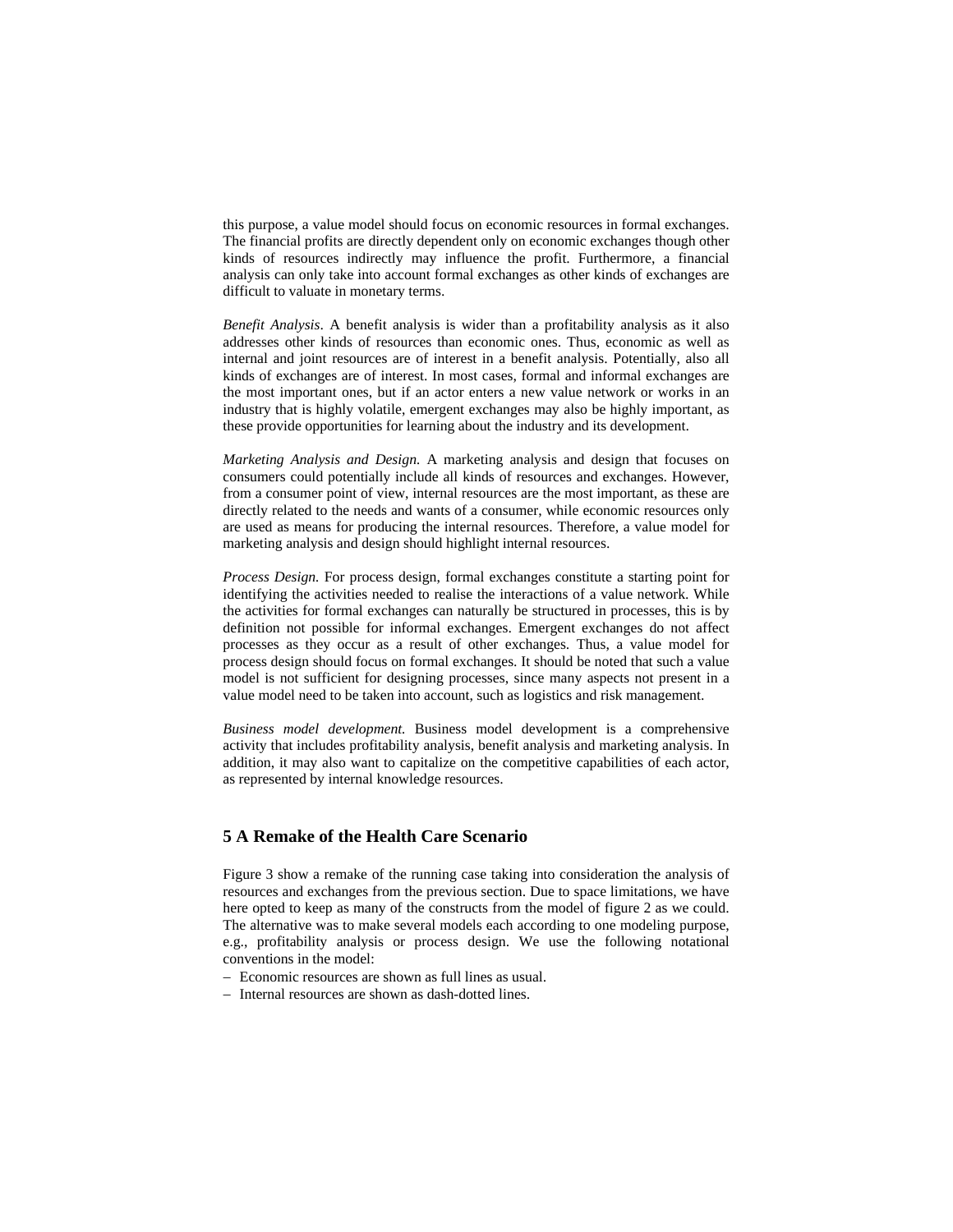- Joint resources are shown as dotted lines.
- Formal exchanges are shown as blue lines.
- Informal exchanges are shown as green lines.
- Emergent exchanges are shown as red lines.



**Fig. 3.** Elaborated value model for the Care Taking Scenario

### **Comments on the elaborated value model**

*Medical Equipment Provider - Hospital*. We consider the knowledge exchange to be informal. The provider has an informal requirement of transforming information gained from hospitals into knowledge. This is indicated in figure 3 by showing that the internal resource knowledge is produced from the resource inputs money and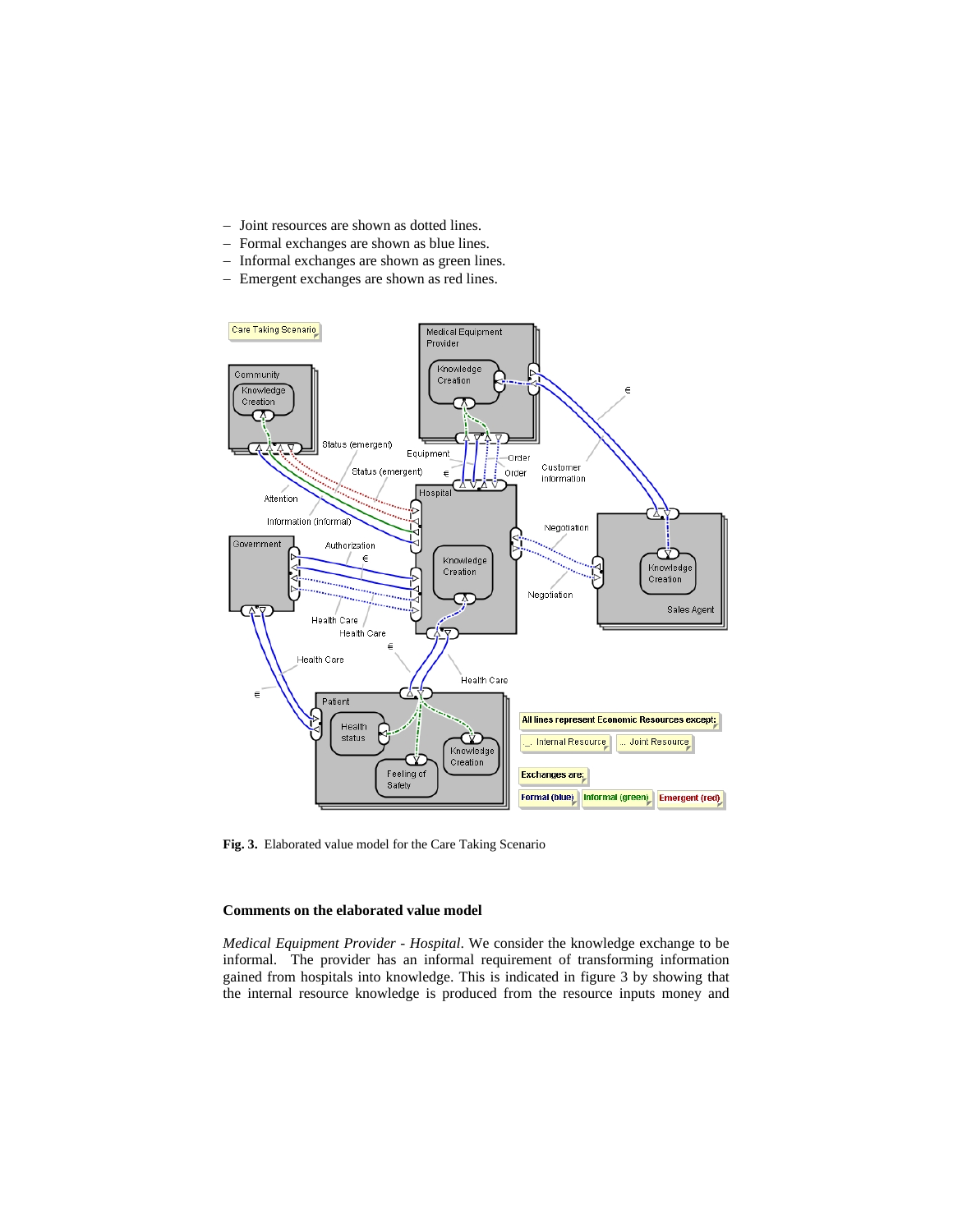order. The order is a formal upholding of a relationship; the money is a formal commitment to pay. The equipment is a formal commitment to deliver. Note that the order comes about as a result of first a negotiation between (a) the hospital and the sales agent, and (b) the customer information exchange between the sales agent and the equipment provider.

*Sales agent - Hospital.* The negotiation is a joint resource owned by both actors. In figure 3 the resource transfer is bidirectional indicating that both actors are upholding the negotiation (due to a limitation in the tool it is drawn as two separate transfers).

*Government - Hospital.* In order to provide health care to patients, a hospital must be authorized. The authorization is provided by the government for a fee. The resource provided by the hospital to the government is health care. Of course, it is not the health if the government that is at stake but that of the citizens. The government regulates the hospitals and the hospitals provide care for the citizens according to the regulations. Care taking would not take place without this agreement. All exchanges between government and hospital are considered formal.

*Government - Patient.* A patient pays tax to the government. In return the patient gets an insurance statement stating that if the patient gets ill, he has a right to be treated by an authorized care taker. The government as such does not provide health care, of course. That is what hospitals do.

*Patient - Hospital.* The only economic exchange taking place is money for health care. There is an informal exchange of a feeling of safety and this feeling is a resource internal to the patient. One can argue, as in figure 3, that this resource stems from knowing that the patient is treated at a good hospital. The internal health status is analogous to the feeling of safety. There is a knowledge exchange in both directions; the hospital learns from treating the patient and has a formal procedure for doing so. The patient learns by being informed by the hospital. This internal resource is probably not acquired formally but rather informally.

*Hospital - Community.* The hospital joins a care taking community in order to get higher status as a care giver. Conversely, the community gains in status if the hospital has a high status. One thing that the hospital provides to the community is information that is converted into knowledge. No economic gain comes directly to the hospital from sharing information with the community. The economic gain for the hospital lies elsewhere in other exchanges; for example, it might become easier to get authorization by the government if membership in the community can be shown.

*Sales agent - Medical Equipment Provider.* The sales agent receives funds for delivering customer information which has been gathered through negotiations. This information is subsequently turned into an order which is a joint resource between the sales agent and the provider. Note that we did not include any notion of physical transfer of goods in the models. The transfer of equipment from provider to hospital refers to the transfer of rights on the equipment.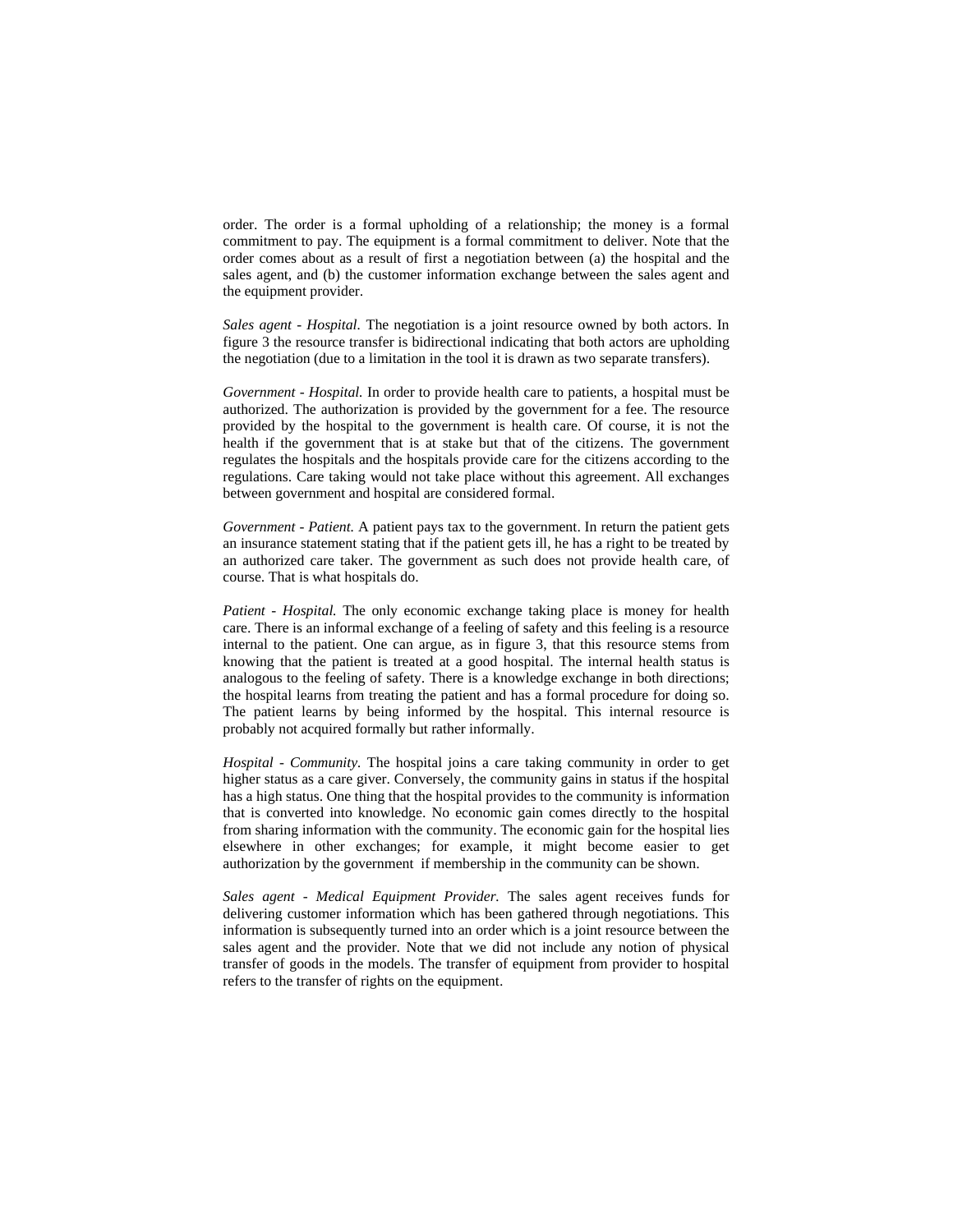# **6 Concluding Remarks**

The problem addressed in this paper was the complexity of value models that may result in large and unfocused models that are not adequately guided by their purpose. In order to overcome this problem, we proposed guidelines based on classifications of resources and resource exchanges. The classification of resources was based on the degree to which a resource is tied to an actor, resulting in three classes of resources: economic resources, internal resources, and joint resources. The classification of resource exchanges was based on the degree of their formality and intentionality, resulting in three classes: formal exchanges, informal exchanges, and emergent exchanges.

We claimed that the design of value models should be guided by their purpose and identified an initial set of purposes. We then outlined a number of guidelines for each purpose using the proposed classifications of resources and resource exchanges.

We also introduced suggestions for graphical notations, close to the e3value diagrams, that distinguish between different kinds of resources and resource exchanges. A topic for further work is to improve and explore alternatives to these notations. Another topic for further research is to empirically test the approach with respect to usability. A more fundamental issue is to investigate alternative classifications of resources and resource exchanges and their applicability for guiding the design of value models.

# **References**

- 1. Dietz, J.L.G. "Enterprise Ontology: theory and methodology", Springer-Verlag Heidelberg, Berlin, New York 2005.
- 2. Yu E., "Modelling Strategic Relationships for Process Reengineering", PhD thesis, University of Toronto, Department of Computer Science, 1995.
- 3. McCarthy W. E., "The REA Accounting Model: A Generalized Framework for Accounting Systems in a Shared Data Environment". The Accounting Review. 1982.
- 4. Gordijn J., Akkermans J.M. and Vliet J.C. van, "Business Modeling is not Process Modeling", Conceptual Modeling for E-Business and the Web, LNCS 1921, Springer-Verlag pp. 40-51, 2000.
- 5. Uschold M. et al. "Towards a framework for enterprise modelling and integration" Special Issue on Putting Ontologies to Use. Mike Uschold and Austin Tate (eds), also available from AIAI as AIAI-TR-195 at, http:///www.aiai.ed.ac.uk/~entprise/ontology.html, (1998)
- 6. Andersson, B. Bergholz, M., Edirisuriya, A., Ilayperuma, T., Johannesson, P., Gordijn, J., Gregoire, B., Schmitt, M., Dubois, E., Abels, S., Hahn, A., Wangler, B., Weigand, H. Towards a Reference Ontology for Business Models. In David W. Embley, Antoni Olive and Sudha Ram editors, Proc. ER'06, Vol. 4215:482-496 of LNCS, Springer. 2006.
- 7. Osterwalder, A. Pigneuer, Y. "An e-Business Model Ontology for Modeling e-Business".Proc. 15th Bled Electronic Commerce Conference, June 17-19, 2002
- 8. Allee, V. "Value Network Analysis and Value Conversion of Tangible and Intangible Assets" Published in Journal of Intellectual Capital , Volume 9, No. 1, 2008, pp. 5-24 . http://www.vernaallee.com/value\_networks/Value\_Conversion\_JIC\_online\_version.pdf (2009-02-25).